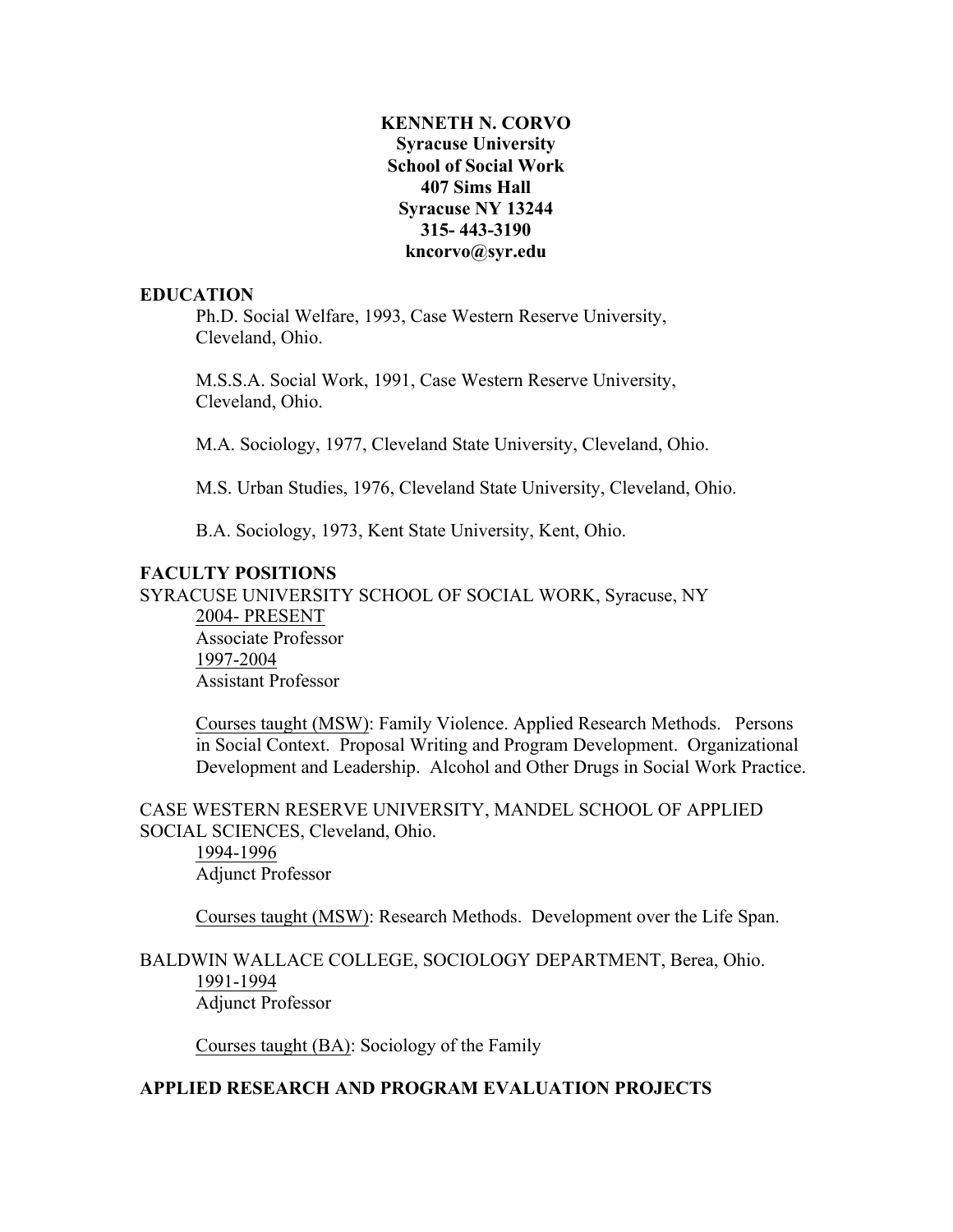2004-Present

FHL FOUNDATION, Albuquerque, New Mexico.

Wrote and consulted on various funded projects in domestic violence, neuropsychology, and attachment theory.

## 1998-1999

MAYOR'S COMMISSION ON JUVENILE VIOLENCE, Syracuse, NY. Served as research chair in a study of youth violence in Syracuse, NY. Authored Commission Report.

#### 1992-1996

THE GEORGE GUND FOUNDATION, Cleveland, Ohio.

Consulted extensively with the Foundation, one of the nation's largest, to develop and oversee a research-based strategy for youth violence prevention.

#### 1991-1996

ALCOHOL AND DRUG ADDICTION SERVICES BOARD OF CUYAHOGA COUNTY, Cleveland, Ohio.

Principal Investigator in a multi-year evaluation study of substance abuse prevention funded by the Ohio Department of Alcohol and Drug Addiction Services.

#### 1996

GREENE COUNTY DOMESTIC VIOLENCE PROJECT, Xenia, Ohio Evaluation Consultant in a National Institute of Justice-funded communityoriented policing grant to prevent domestic violence.

#### 1993-1995

 Developed, implemented, and evaluated an integrated family violence and NORD COMMUNITY MENTAL HEALTH CENTER, Lorain, Ohio. substance abuse treatment program funded by the Nord Family Foundation.

#### 1991-1992

FAMILY VIOLENCE PROGRAM, Cleveland, Ohio.

Developed and implemented an evaluation study of expanded treatment services for perpetrators of domestic violence.

#### 1988-1991

CASE-WESTERN RESERVE UNIVERSITY, Cleveland, Ohio.

Research Associate, Mandel School of Applied Social Sciences, Center for Practice Innovations.

# **ADMINISTRATION AND PROGRAM DEVELOPMENT**

1987-1988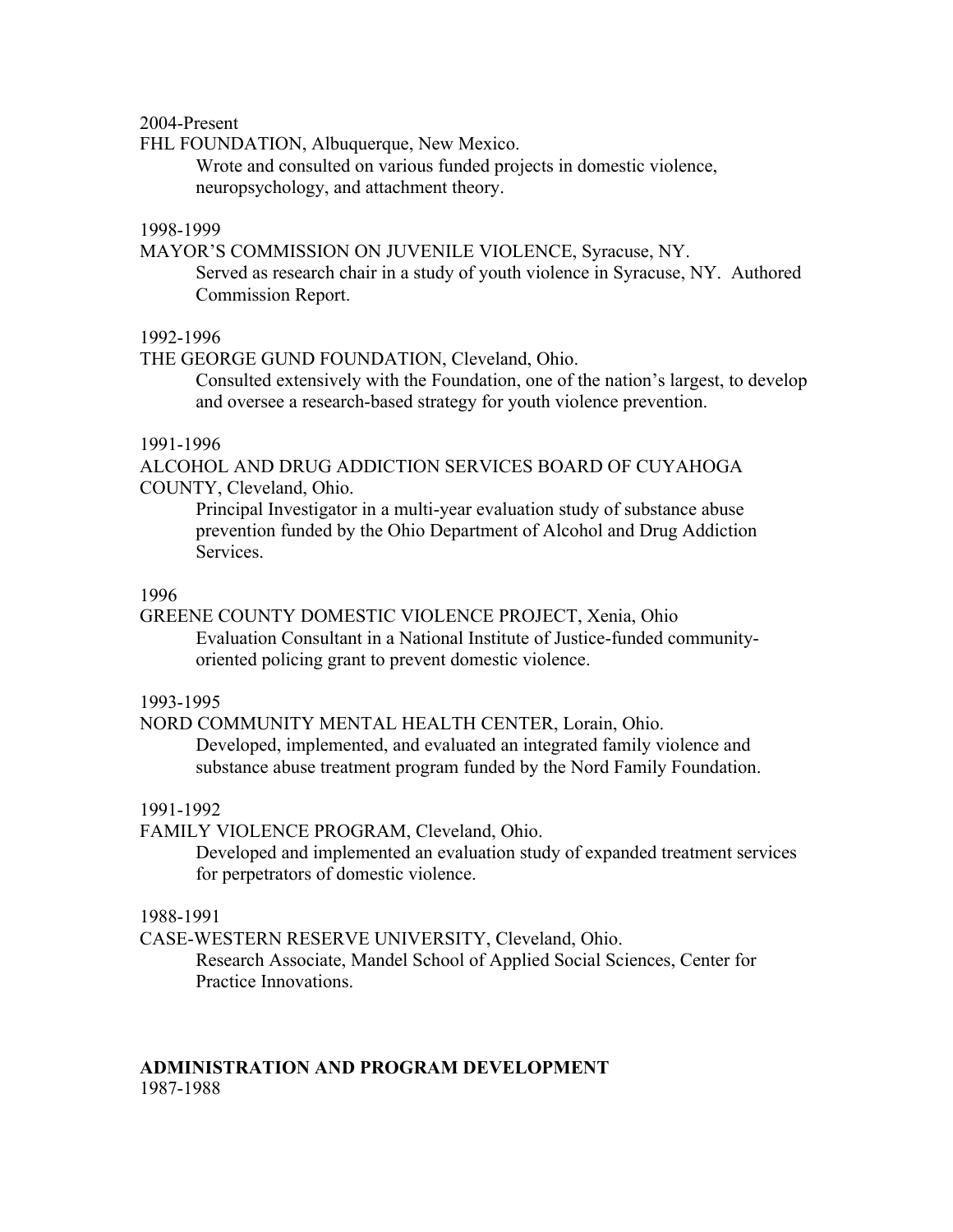## BALDWIN-WALLACE COLLEGE, Berea, Ohio Director, Foundation and Corporate Relations

1984-1987

BELLFLOWER CENTER FOR THE PREVENTION OF CHILD ABUSE, Cleveland, Ohio.

Administrative Director

1979-1984 CUYAHOGA COUNTY OFFICE OF PROGRAM DEVELOPMENT Grants Program Coordinator

# **CLINICAL PRACTICE\***

Case Consultation (1993-1996) for Lake County (Ohio) Department of Mental Health, Western Reserve Counseling Agency. Assist agency staff with problem cases in family violence program.

Clinical Consultant and Therapist (1991-1995) with the W.G. Nord Community Mental Health Center, Lorain, Ohio for staff training, program development, and evaluation in their family violence treatment program.

 Clinical Consultant and Therapist (1988-1992) with the Family Violence Program, Cleveland, providing individual, couples and group therapy services, treatment model development, and outcome evaluation.

\*Licensed Independent Social Worker (advanced practice) in Ohio 1993-1999.

# **SELECTED PUBLICATIONS**

Corvo, K. and Dutton, D. (accepted for publication). Neurotransmitter and neurochemical factors in domestic violence perpetration: Implications for theory development*. Partner Abuse* 

Corvo, K. (2014). The role of executive function deficits in domestic violence perpetration. *Partner Abuse* 

Corvo, K. and Johnson, P. (2013). Sharpening Ockham's Razor: The role of psychopathology and neuropsychopathology in the perpetration of domestic violence. *Aggression and Violent Behavior, 18, 175–182* 

 Corvo, K. and Johnson, P. (2012). An eye for an eye: Gender *revanchisme* and the negation of attachment in domestic violence policy. *Partner Abuse*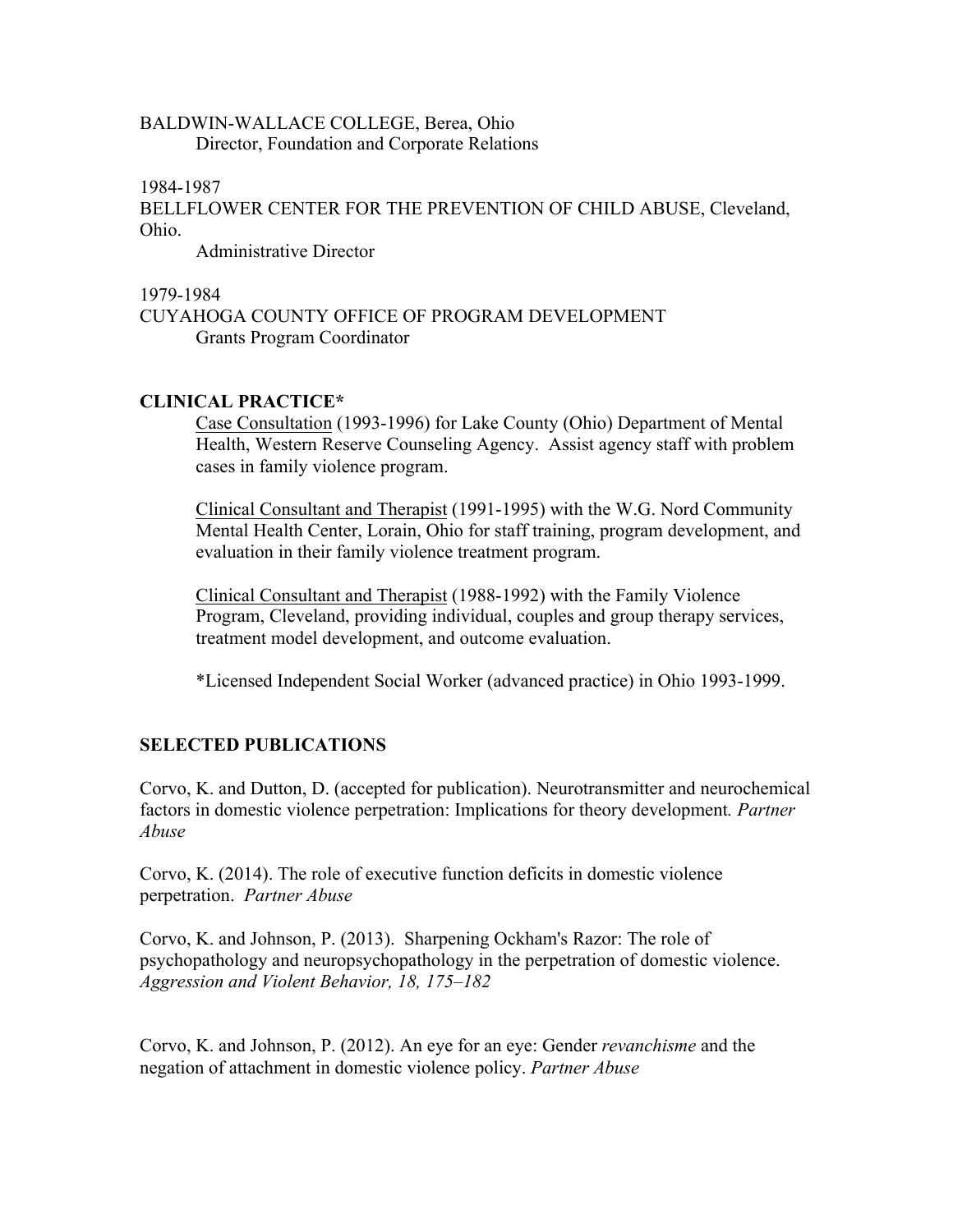*Encyclopedia of Adolescence*. New York, NY: Springer. Chen, W., and Corvo, K. (2012). Community violence. In R. J. Levesque (Ed.),

Corvo, K., Chen, W., and Selmi, P. (2011). Federal Funding of Social Work Research: High Hopes or Sour Grapes? *Social Work* 

Corvo, K. and deLara, E. (2011). The gift of the Magi: Can attachment, altruism, and hope be mobilized in treating domestic violence? *Partner Abuse,2,1,* 76-94.

Chen, W., deLara, E, Propp, J. and Corvo, K. (2011). Child neglect and its association with subsequent juvenile drug and alcohol offense. *The Child & Adolescent Social Work Journal* 

Corvo, K. and deLara, E. (2010). Towards an integrated theory of relational violence: Is bullying a risk factor for domestic violence? *Aggression and Violent Behavior,15,3,* 181- 190

Corvo, K. and Johnson, P. (2010) Does patriarchy explain intimate partner violence?: State-level correlates of violence toward women and female homicide. *Family & Intimate Partner Violence Quarterly,2,4,* 303-314

 of Attachment Theory. *Attachment - New Directions in Psychotherapy and Relational*  Corvo, K., and deLara, E. (2010). Bowlby's ghost: The political and moral reverberations *Psychoanalysis,4,1,* 59-67

 perpetrators of domestic violence violate mental health professional ethics? Corvo, K., Dutton, D., and Chen W. (2009). Do Duluth Model interventions with *Ethics & Behavior, 19, 4* 323 - 340

Dutton, D., Corvo, K., and Hamel, J. (2009). The Gender Paradigm in Domestic Violence Research and Practice Part 2: The Information Website of the American Bar Association. *Aggression and Violent Behavior, 14,1,* 30-38.

 Corvo, K., Zlotnik, J., and Chen, W. (2008). Organizational and institutional factors associated with National Institutes of Health research grant awards to social work programs. *Research on Social Work Practice* 

 domestic violence perpetrators. *Journal of Aggression, Maltreatment, and Trauma,16,2,*  Corvo, K., Dutton, D. and Chen, W. (2008). Towards evidence-based practice with 111-130

 Dutton, D. and Corvo, K. (2007). The Duluth Model: A data - impervious paradigm and a  failed strategy*. Aggression and Violent Behavior 12,6,* 658-667

 State-level correlates of violence toward women and female homicide. In K. Kendall-Corvo, K. and Johnson, P. (2007) Does patriarchy explain intimate partner violence?: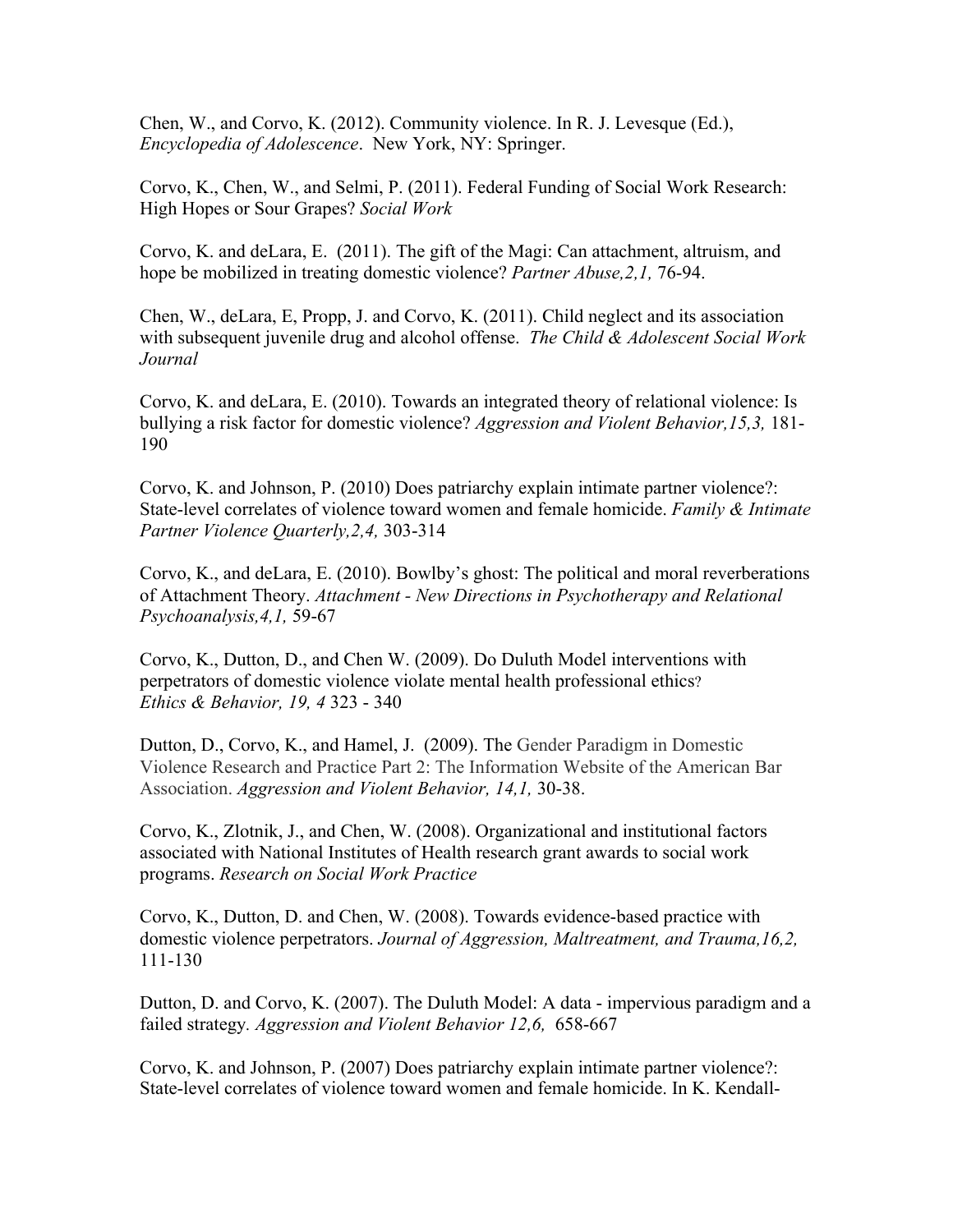Institute. Tackett & S. Giacomoni (eds.) *Intimate Partner Violence.* Kingston, NJ: Civic Research

 *Violent Behavior, 11,5,* 457-483. Dutton, D. and Corvo, K.  $(2006)$ . Transforming a flawed policy: A call to revive psychology and science in domestic violence research and practice. *Aggression and* 

 domestic violence*. Journal of Aggression, Maltreatment, and Trauma,13,2,* 49-63. Corvo, K., Halpern, J. and Ferraro, F.R. (2006). Frontal lobe deficits, alcohol abuse, and

violent men. Journal of Family Violence, 21, 2, 117-125. Corvo, K. (2006). Violence, separation and loss in the families of origin of domestically

 *Violence,4,1,* 47-70. Williams, K. and Corvo, K. (2005). "That I'll be killed": Pre-service and In-service Teachers' greatest fears and beliefs about school violence. *Journal of School* 

 and self-sufficiency: A study of Bosnian refugees. *Journal of Social Work, 5, 2,* 205-219. Corvo, K. and Peterson, J. (2005). Post-traumatic stress symptoms, language acquisition,

 of conformity. *Journal of Community Practice,11,1*, 85-99. Corvo, K., Selmi, P. and Montemaro**,** S. (2003). Marketing social work education: Icons

Corvo, K. and Johnson, P. (2003). The vilification of the "batterer": How blame shapes domestic violence policy and interventions. *Aggression and Violent Behavior.,8,* 251- 289.

 Hall, M. L. and Keefe, R. H and Corvo, K. (2002). Providing therapy when managed care *36,2,* 49-64 organizations deny reimbursement: Who's taking the fall*? Social Work and Health Care.,* 

Corvo, K. and Williams, K. (2002). Substance abuse, parenting styles, and aggression: *Education,45,1,* 1-13. An exploratory study of weapon-carrying students. *Journal of Alcohol and Drug* 

 *Journal of Family Violence,15,2* 123-135. Corvo, K. and Carpenter, E. (2000). Effects of parental substance abuse on current levels of domestic violence: A possible elaboration of intergenerational transmission processes.

 *Substance Abuse,11,1,* 1-5. Corvo, K. (2000). Variation by race in children's alcohol expectancies. *Journal of* 

Corvo, K. (1999). *Report on Juvenile Violence in the City of Syracuse, NY*. City of Syracuse, Department of Community Services. Syracuse, NY.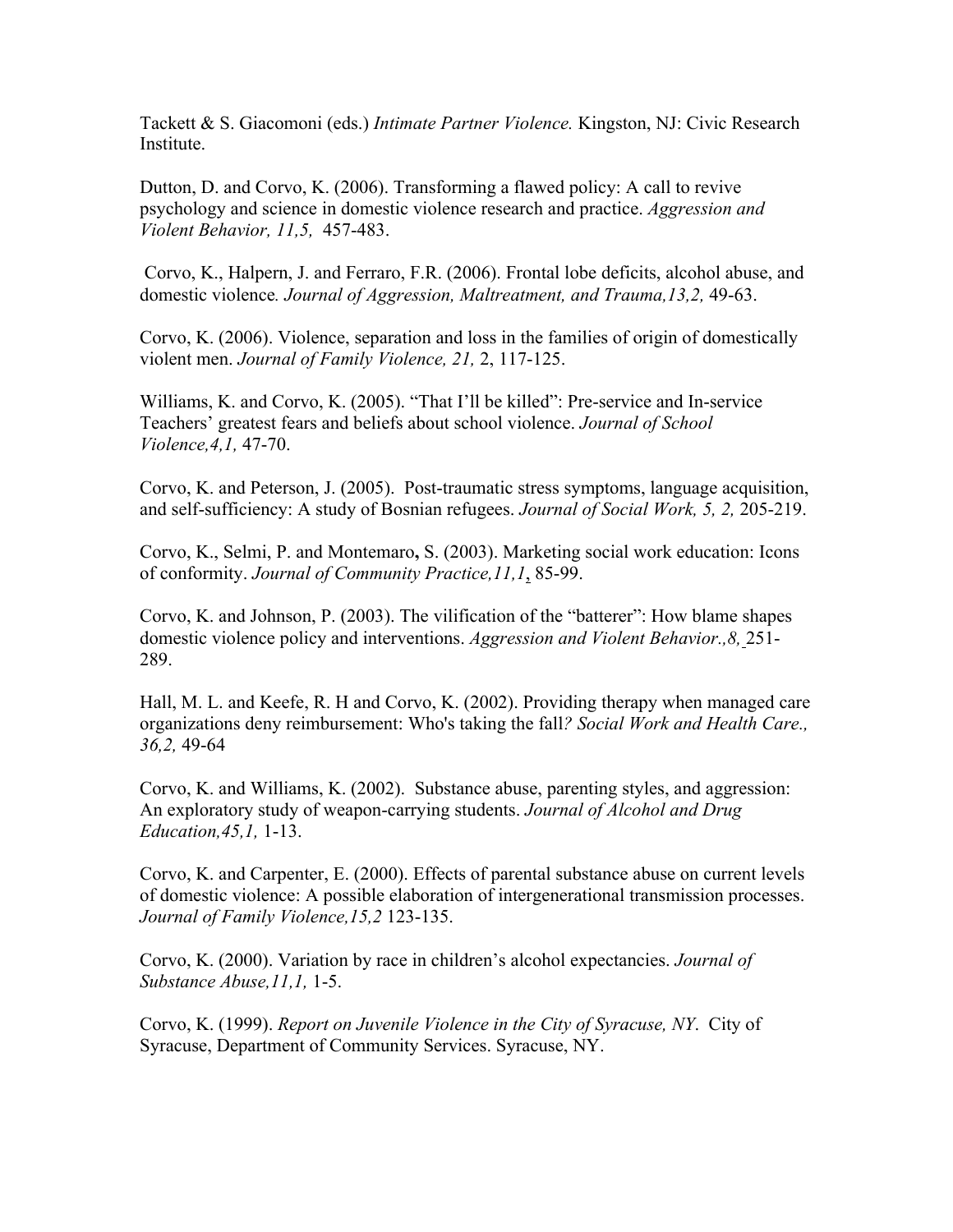Corvo, K. and Persse, L. (1998). An evaluation of a pre-school based prevention program: Longitudinal effects on children's alcohol-related expectancies. *Journal of Alcohol and Drug Education,43,2* 

Corvo, K. (1997). Community-based youth violence prevention: A framework for planners and funders. *Youth and Society, 28,3.* 

Biegel, D., Tracy, E., and Corvo, K. (1994). Strengthening social networks: Intervention strategies for mental health case managers, *Health and Social Work,19,3.* 

Corvo, K. (1992). Book Review: *Women, Violence, and Social Change.* by R.P. and R.E. Dobash. *Journal of Applied Social Sciences*. Oct.

# **SELECTED CONFERENCES AND PRESENTATIONS**

"Adolescent Exposure to Community Violence and Depressive Symptoms Among Adolescents and Young Adults: Understanding the Effect of Mental Health Service Usage" Society for Social Work and Research Annual Conference, New Orleans, LA, January 17, 2015.

"The Role of Executive Function Deficits in Domestic Violence Perpetration." International Family Violence and Child Victimization Research Conference, Portsmouth, New Hampshire, July 14, 2014.

"Mental Health Factors in Domestic Violence Perpetration". University of Southern California Seventh International Conference on Social Work in Health and Mental Health. June 23-27, 2013.

"The Role of Psychopathology and Neuropsychopathology in the Perpetration of Domestic Violence" National Organization of Forensic Social Work Annual Conference. Seattle, WA. April 15, 2013.

 "Domestic Violence Policy: Why the Evidence Doesn't Matter" International Family Violence and Child Victimization Research Conference, Portsmouth, New Hampshire, July 8, 2012.

"Federal Funding of Social Work Research: High Hopes or Sour Grapes?" SSWR Conference, Tampa, FL. January 15, 2011.

"Towards an integrated theory of relational violence: Is bullying a risk factor for domestic violence?" International Family Violence and Child Victimization Research Conference, Portsmouth, New Hampshire, July 12, 2010.

 and Ethical Practice". (invited presentation) From Ideology to Inclusion 2009: New "How the Duluth Model Violates Mental Health Professional Ethics: Ignoring Science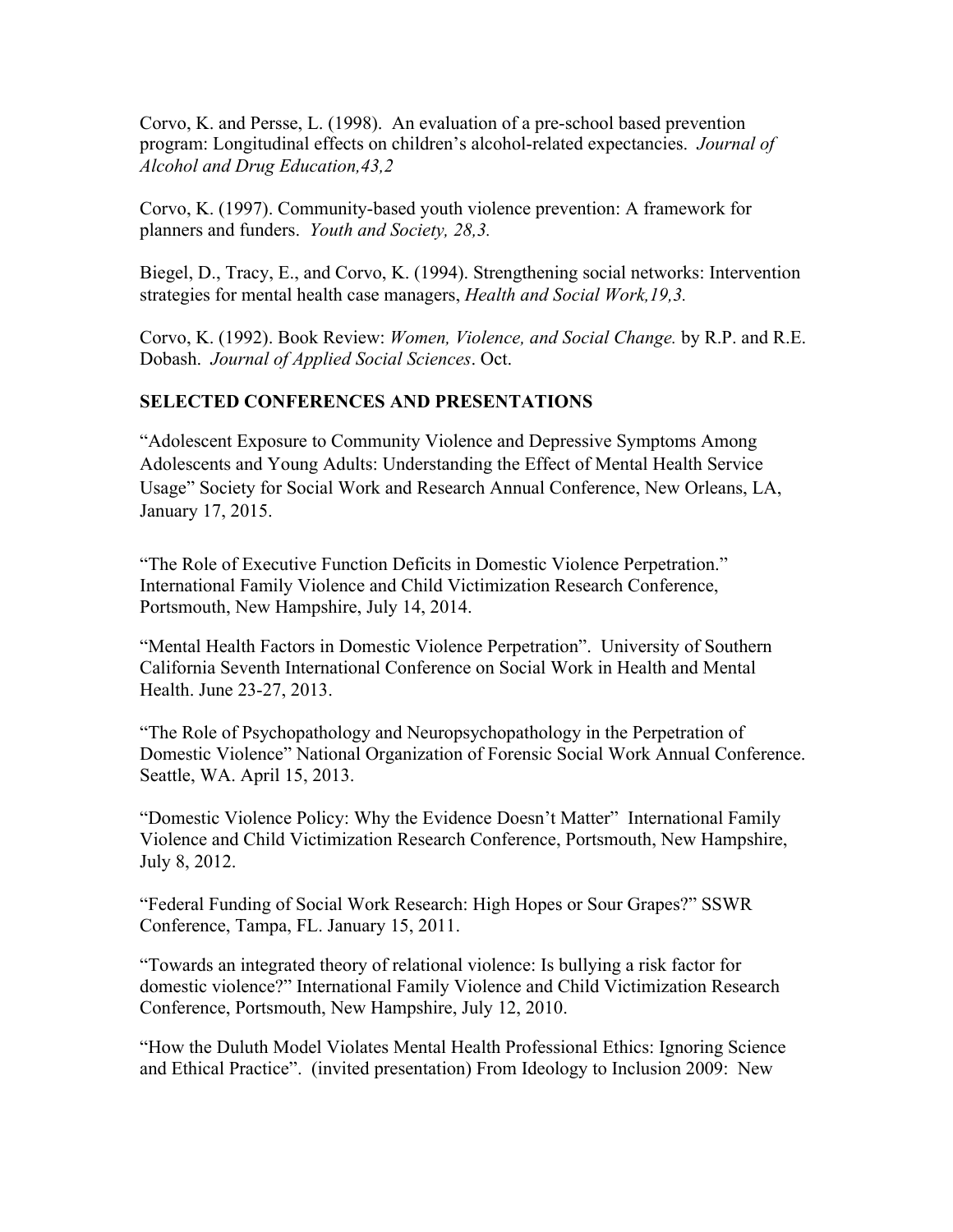Directions in Domestic Violence Research, Intervention & Policy, Los Angeles, California June 26-28, 2009

 "Organizational Issues in NIH Funding of Schools of Social Work" SSWR Conference New Orleans, LA, January  $16<sup>th</sup>$ , 2009

"Do Duluth Model interventions with perpetrators of domestic violence violate mental health professional ethics?" International Family Violence and Child Victimization Research Conference, Portsmouth, New Hampshire, July 28, 2008.

"Transforming a flawed policy: A call to revive psychology and science in domestic violence research and practice." (invited presentation)  $30<sup>th</sup>$  International Congress of Law and Mental Health. University of Padua, Padua, Italy. July 26, 2007.

"Cobras, pit bulls and monsters: How ideology and rhetoric have shaped domestic violence research, policy and practice**."** International Family Violence and Child Victimization Research Conference, Portsmouth, NH, July 11, 2006.

National Blueprint for the States Policy Panel. Invited written testimony provided on substance abuse and domestic violence. Santa Fe, NM. January 30, 2006

"State-level comparisons of correlates of violence toward women: A test of theory" 9<sup>th</sup> International Family Violence Research Conference, Portsmouth, NH, July 11, 2005.

 "Attachment Issues in Domestic Violence" Invited multisite web cast. Albuquerque, NM; August 17, 2004

"Fear of Violence in Schools: Does Teaching Experience Mediate Perception?" Victimization of Children and Youth: An International Research Conference, Portsmouth, NH, July 12, 2004.

"Frontal Lobe Deficits, Alcohol Abuse, and Domestic Violence" 8<sup>th</sup> International Family Violence Research Conference, Portsmouth, NH, July 14, 2003.

"A Biopsychosocial Model of Intergenerational Transmission of Domestic Violence" Victimization of Children and Youth: An International Research Conference, Portsmouth, NH, August 3, 2002

"Violence, Separation and Loss in the Families of Origin of Domestically Violent Men"  $7<sup>th</sup>$  International Family Violence Research Conference, Portsmouth, NH, July 25, 2001.

"Community-Based Youth Violence Prevention: A Framework for Planners and Funders"

Victimization of Children and Youth: An International Research Conference, Portsmouth, NH, July 27, 2000.

"What Difference Does Family Make in the Lives of Youth at Risk of Violence?"